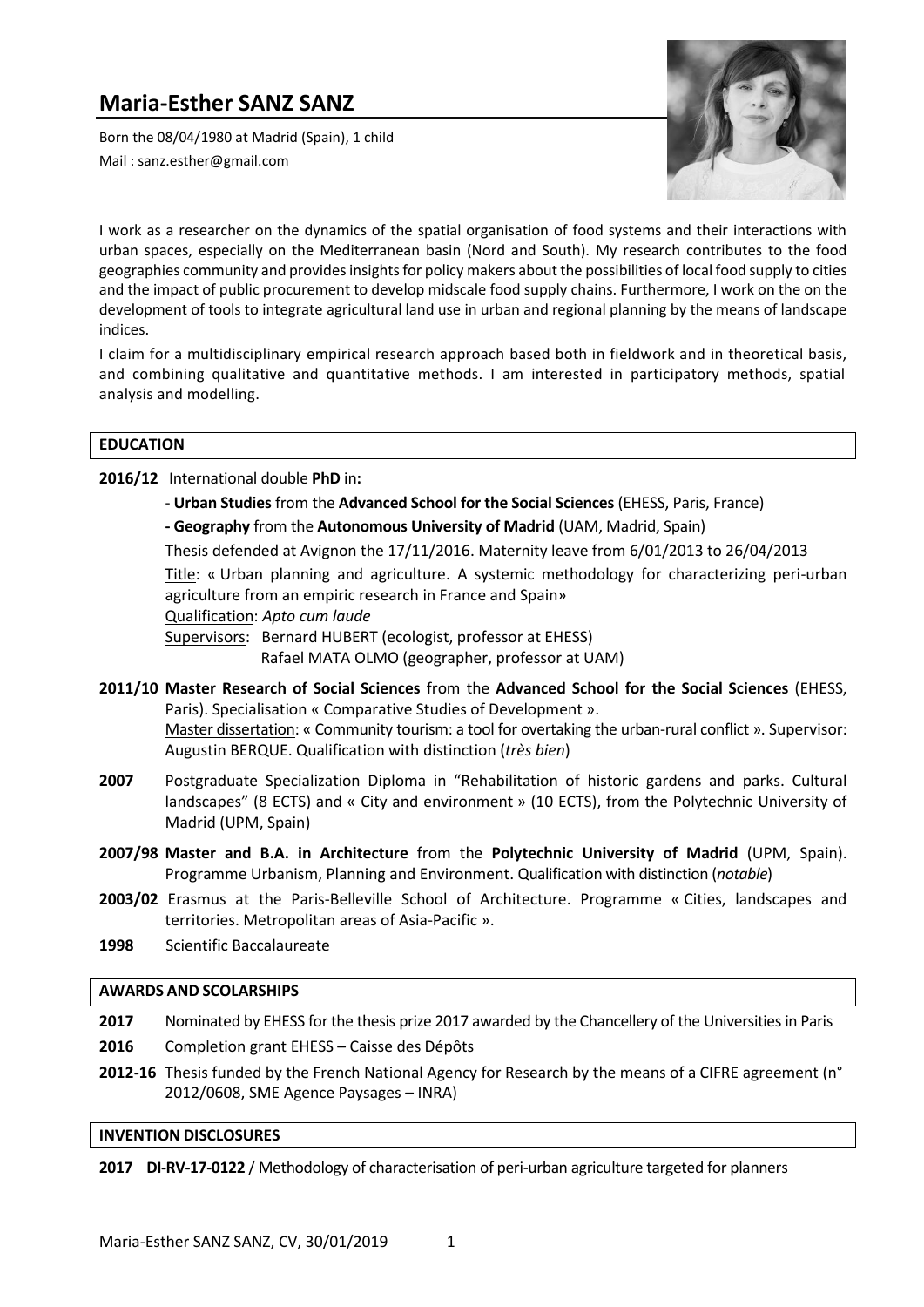## **RESEARCH EXPERIENCE**

**Since 10/2018, Profile included in the FAO NSHR Roster – AGP** as consultant in social sciences and economy

**From 01/01/2020 Post Doc Researcher** at the **Leibniz Centre for Agricultural Landscape Research** (ZALF), Müncheberg, Germany

- FoodSHIFT 2030 Research-action project, (2020-24, **H2020**-SFS-2018-2020 call)

« Food System Hubs Innovation towards Fast Transition by 2030 »

*Role*: Coordination of task 3.2. and assistant to a living lab

- *Tasks*: Collection of data and analyse of the local food system; organisation of participatory workshops with stakeholders; modelling and foresight; mapping
- *Partners:* 31 partners of 11 European countries. Research institutions: Copenhagen University (UCPH), ZALF, University of Milan, INRA, Institute for Agricultural and Fisheries Research (ILVO), Wrocław University of Environmental and Life Sciences

**01/12/2016 – 31/12/2019 Post Doc Researcher** at the **National Institute for Agricultural Research** (INRA), unit UR 0767 Ecodéveloppement, Avignon, France

- ALIVILLE Research-action project (2016-19, financed by Fondation de France)

**"**Participative foresight for the re-location of urban agri-food system and supply of Avignon public canteens with local products"

- *Role:* Management of the project and coordination of the team; organisation of an international seminar on Urban Food Sufficiency
- *Tasks*: Collection of data and analyse of the local food system; organisation of participatory workshops with stakeholders; modelling and foresight; mapping
- *Partners:* INRA, Avignon municipality, ONG Terre de Liens, ONG Grab

- DIVERCROP research project (2017-20, financed by Arimnet2 European programme)

- "Land system dynamics in the Mediterranean basin across scales as relevant indicator for species diversity and local food systems"
- *Role*: Coordinator of workpackage WP5

« Effects of land systems on local food system. Assessment of multi-scale effects – from agricultural practices diversity to local food system"

- *Tasks*: Development of a conceptual framework for the analyse of the food system combining qualitative data with statistical analyses at the Mediterranean basin scale; assessment of the farming systems most favourable to promote local urban food system; data collection; modelling and mapping
- *Partners:* INRA, Universidade de Évora, CNRS/IMBE, Institut Polytechnique LaSalle Beauvais, INRA Tunisie, RNAMS Algeria, Malta College of Arts, Science and Technology, Universidad Politécnica de Madrid, Scuola Superiore Santa Anna de Pisa

- Agriville-USAP research project (2017-19, financed by INRA maturation programme)

"Development of a prototype for the diagnosis of peri-urban agricultural areas, operational for planners" *Role*: Co-management of the project

*Tasks*: Testing the systemic methodology for characterizing peri-urban agriculture developed in my PhD thesis (invention disclosure n° DI-RV-17-0122 le 23/10/2017); co-supervision of a post-doc researcher on the geomatics application development

*Partners:* INRA, SAFER, Agence Paysages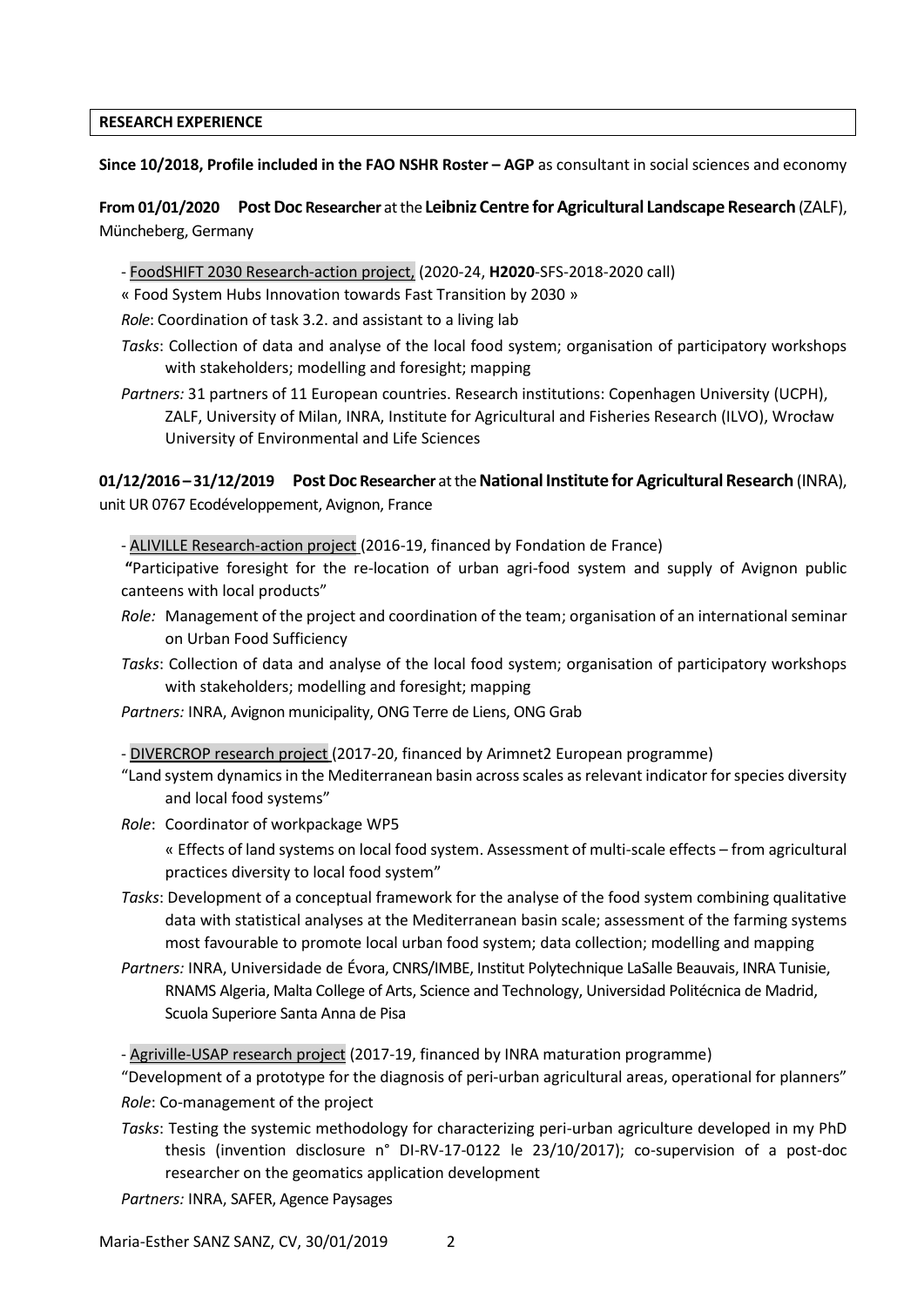## **01/10/2012 - 21/01/2016 PhD candidate** (CIFRE agreement n° 2012/0608, SME Agence Paysages – INRA)

- Daume research project (2012-16, financed by French ministry ANR 10-STRA-0007)

"Durability of agricultures in the Mediterranean"

*Role*: Contributor

*Tasks*: Analyse o the spatial dynamics and the landscape configurations of two study cases (Avignon and Madrid) from a landscape ecology approach

*Partners:* INRA, CIRAD, CNRS

## **TEACHING EXPERIENCE**

| 2019/20 | Visiting associate professor at Avignon University<br>Lectures and tutorial (36h) in Master GeoTer and BA: Land Use and LUUC modelling, qualitative<br>and quantitative modelling, Land use planning policies |
|---------|---------------------------------------------------------------------------------------------------------------------------------------------------------------------------------------------------------------|
| 2018/19 | Visiting associate professor at Avignon University<br>Lectures and tutorial (38h) in M1 Master GeoTer and BA: Land Use and LUUC modelling,<br>qualitative and quantitative modelling                          |
| 2017/18 | Visiting associate professor at Avignon University<br>Lectures and tutorial (29h) in BA Geography: Public space, European regional planning                                                                   |

- **2019** Co-supervision post-doc 6 months C. de Benito (project Divercrop) with M. Simon and C. Napoléone
- **2018** Co-supervision post-doc 12 months G. Boussougou (project USAP) with C. Napoléone and D. Martinetti
- **2014** Co-supervision of the internship 5 months of C. Girard (BA Geomatic, Nice University); project ANR-Daume, with M. Mouléry and C. Napoléone

## **PLANNING & URBAN DESIGN EXPERIENCE (PRE-DOCTORAL 2004-2012)**

- **2012/11 Project manager in urban design** at Richez\_Associés. Architecture, urbanism, landscape (Paris, 5 months)  $\rightarrow$  studies and outline for the reconversion of Evers brown-field (2,5ha, 9.000m2, housing) at Epouville (Fr); draft for the Pôle Jules Verne development plan (250.000m2 , offices & activities ) at amiens (Fr); urban assessment and «Coeur de Campus» reference plan at Montpellier (Fr); programme outline of the Escaut Activity Park at Le Havre (Fr).
- **2010/07 Project manager in urban design and development project** at Alexandre Chemetoff & Associés. Architects, urbanists, landscapers (Paris, 36 months)  $\rightarrow$  competition (1st prize), and then studies, urban development plan (100 ha), landscape and urban design, public space project and coordination of the construction works (15h) of the reconversion of the formerly industrial zone Manufacture-Plaine Achille at Saint-Etienne (Fr.): built heritage rehabilitation, creation of a footbridge over railways, public transport planning

Competition ( $1^{st}$  prize) for 87 social housing and a childcare centre (9.000m2) at Paris (Fr.); competition for the reconversion of Macdonald warehouse

- **2007 Architect & urbanist consultant** at the **Spanish Agency for International Cooperation** (Bolivia, 3 months)  $\rightarrow$  landscape planning and rehabilitation of the gardens of La Glorieta castle at Sucre (Bol.), advice for the rehabilitation of historic areas at Sucre and Potosi (Bol.), teaching on landscape design
- **2006/05 Architect & urbanist**, with Antoine Hertengerber (Madrid, 13 months) → competition SU05 urban solutions (Sp.), competition Europan 8: sustainable landscape neighbourhood at Waremme (Bel.)
- **2006/05 Project assistant in urban design at** Ezquiaga : Architecture, society and territory (Madrid, 13 months)  $\rightarrow$  competition (award) Madrid-Rio for the riverbank landscape design after the tunnelling of the bypass; urban design for the integration of a tramway at Parla (Sp.); assessment rapport about commerce, mobility and quality of air
- **2005/04 Editor and graphic designer** at Pasajes Construcción, , technical magazine on architecture (Madrid, 17 months)  $\rightarrow$  writing articles and layout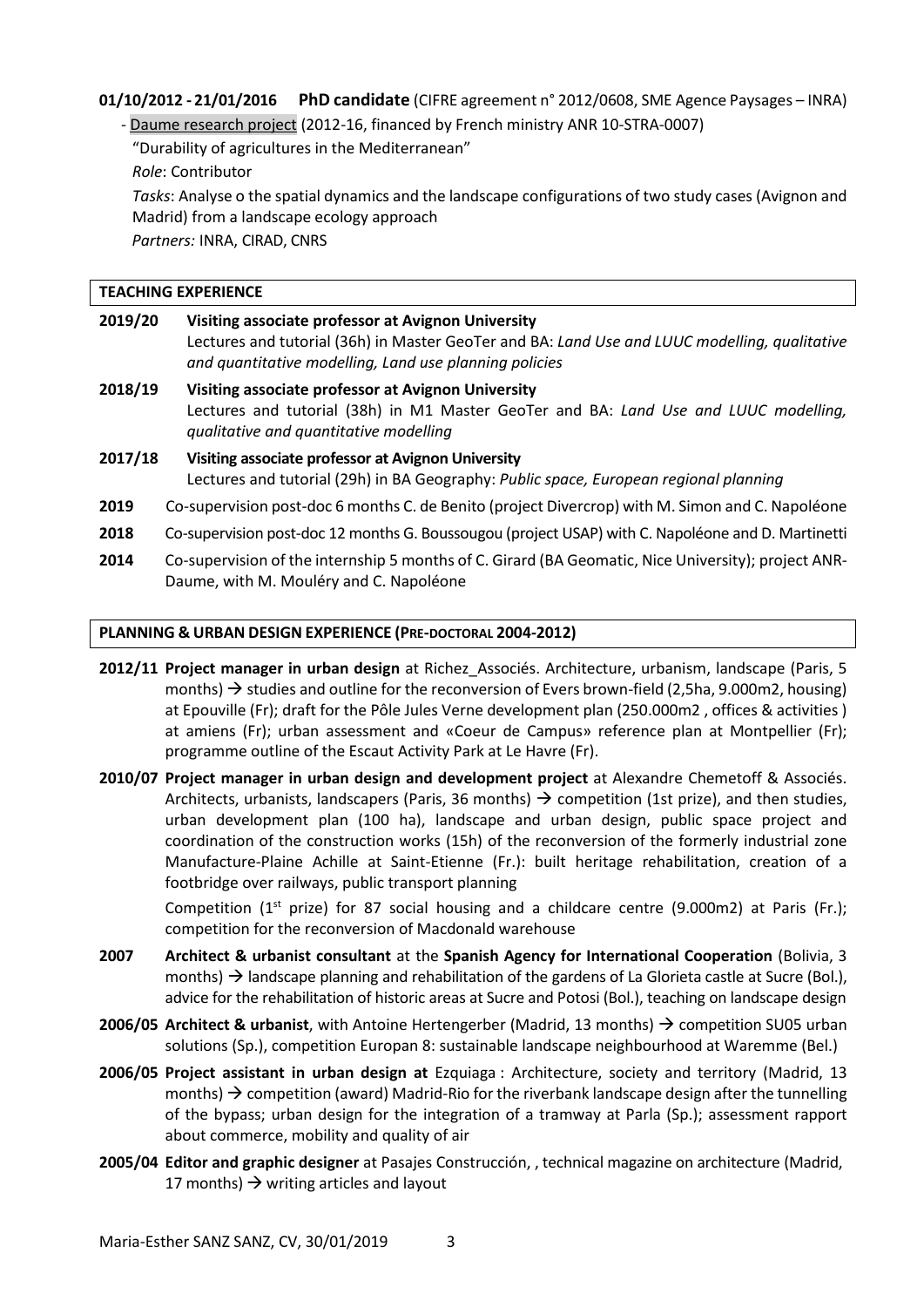#### **POSITIONS OF RESPONSIBILITY**

- **Participation in scientific committees** since 2017: Union Géographique Internationale (UGI, member of the commission "Agricultural Geography and Land Engineering, **Volubilis** (euro-mediterranean network for the city and the landscape)

- **Participation in steering committees of** the graduated thematic training weeks (eg.

NRA/Formasciences/CNRS « Prospective, participation and spatial modelling», 4-8/06/2018)

- **Organization of international seminars** (eg. Urban Food Sufficiency

[https://www6.paca.inra.fr/ecodeveloppement/Activites-internationales/Seminaire-international-Suffisance-](https://www6.paca.inra.fr/ecodeveloppement/Activites-internationales/Seminaire-international-Suffisance-Alimentaire-Urbaine)[Alimentaire-Urbaine](https://www6.paca.inra.fr/ecodeveloppement/Activites-internationales/Seminaire-international-Suffisance-Alimentaire-Urbaine)

- Participation in **academic and science dissemination activities**

- **Organisation of workshops and events with stakeholders**, including on-site farms visits

- **Invited speaker in professional conferences** on urban planning and design organized by the French federation of landscape

- **Support of stakeholders' activities on research and innovation**
- **Review of articles** for scientific reviews
- **Convenor of panel sessions** in international scientific conferences: IFSA, RGS, ASRLF
- **Undertook administrative tasks** and coordination of day-to-day running of research programs

#### **SKILLS**

**Languages**: Spanish (mother tongue), French (bilingual), English (proficient), Italian (notions)

**Teaching**: Lectures and tutorial (BA and Master), students' supervision, assessment, workshops, field visits

- **Organisational**: coordination of workpackages, coordination of projects, managements of teams, organisation of international research seminars and local workshops with stakeholders, facilitating group meetings, reports
- **Technique**: field survey, generation of georeferenced data-sets, qualitative analyse, statistics, spatial analyse, modelling (including multi-agent), geovisualisation and mapping, project building and project management, design and implementation of participative tools, expertise on planning tools, planning projects at various scales, scientific popularisation, communication
- **Computing**: SIG and spatial analyse (QGis, ArcGIS, Fragstat); statistics and modelling (R, Xlstat); multi-agent modelling (NetLogo) ; database management (pgAdmin) ; remote sensing (MultiSpec, Spring) ; vectorial drawing (AutoCad, SketchUp, Rhino, Illustrator) ; artwork (Adobe Indesign, Photoshop, QuarkXpress) ; documentation (Zotero)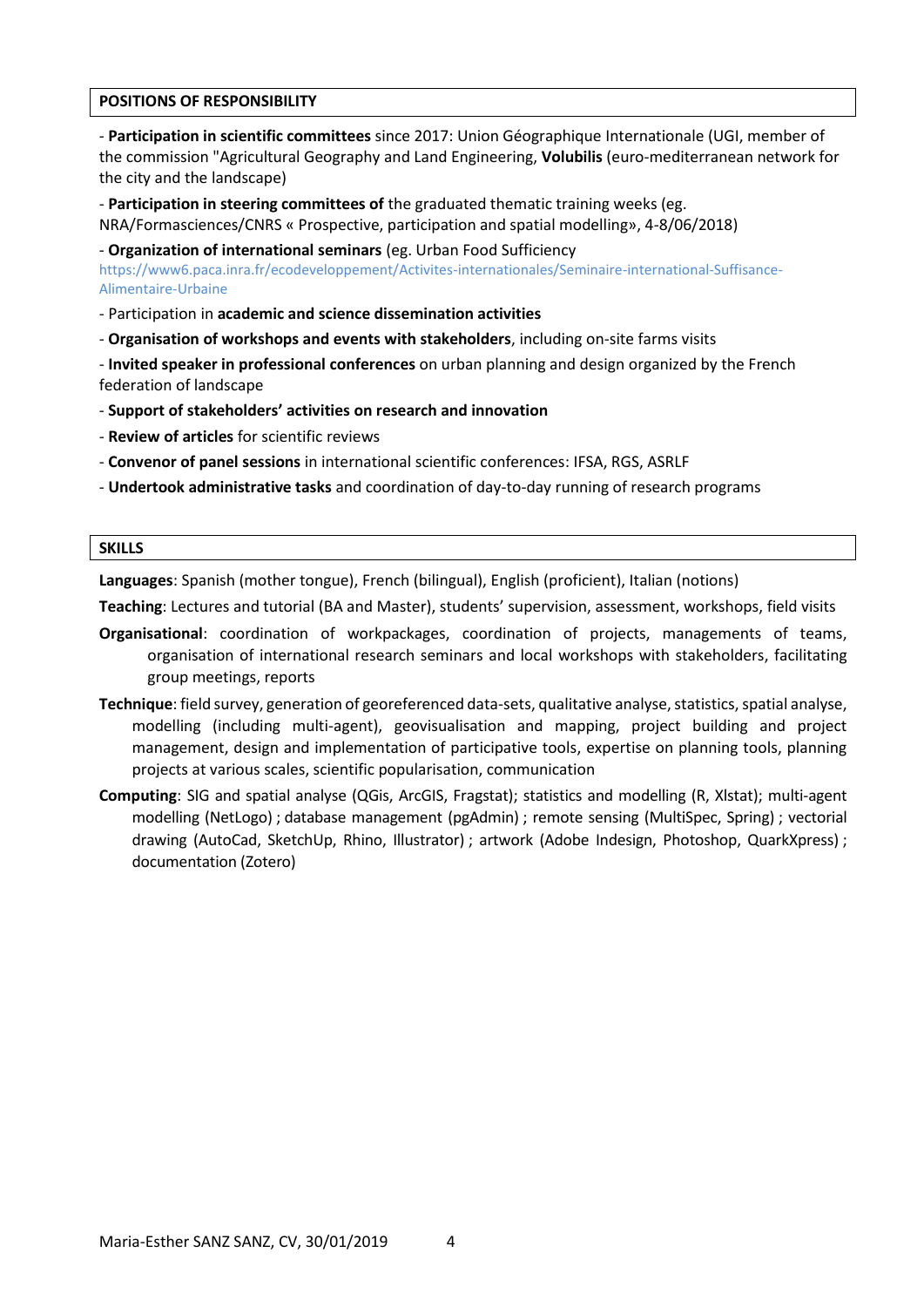## **PUBLICATIONS (FULL LIST)**

#### ORCID ID: 0000-0003-0598-6991

My scientific work has been developed with scholars from different disciplines: geography (ex. R. Mata Olmo), economy (ex. C. Napoléone), sociology (ex. A. Cardona), anthropology (D. Benito Morán), modeling and data science (ex. D. Martinetti), ecology (ex. B. Hubert), landscape epidemiology (ex. J. Papais) and agronomy (ex. M. Debolini).

## **PEER-REVIEWED JOURNAL PAPERS**

- NB.- *The impact factor (IF) and SCImago Journal Rank (SJR) is mentioned when applicable*
- SANZ SANZ E., Napoléone C., Debolini M., Mouléry M., De Benito Morán, Fusco J. & Martinetti D. (*in preparation*), « Modelling effects of land systems dynamics on food self-sufficiency on the Mediterranean region at county level*»*, *Global Food Security,* FI: 5,45
- SANZ SANZ E., Cardona A. & Napoléone C. (*submitted*). "The role of motivations of public officers in the implementation of urban food policies". *Environment and Planning C*, FI: 2,38
- Boussougou G., SANZ SANZ E., Napoléone C. & Martinetti D. (*accepted with revisions*) "Identifying agricultural areas connected to cities for the purpose of urban planning: a methodology at the regional scale". *Land Use Policy*
- SANZ SANZ E., Martinetti D. & Napoléone C., (2018). "Operational modelling of peri-urban farmland for public action in Mediterranean context", *Land Use Policy* 75, pp. 757–771. [https://doi.org/10.1016/j.landusepol.2018.04.003.](https://doi.org/10.1016/j.landusepol.2018.04.003) FI : 3,6 ; SJR : 1,35
- SANZ SANZ E., Napoléone C. & Hubert B. (2017), « Caractériser l'agriculture périurbaine pour mieux l'intégrer à la planification urbaine : propositions méthodologiques », *L'espace géographique*, tome 46 (2), pp. 174- 190. DOI : 10.3917/eg.462.0174. FI : 0,4, SJR : 0,15
- SANZ SANZ E., Napoléone C., Hubert B., Mata R. & Giorgis S. (2017), « Repenser la planification urbaine à partir des espaces agricoles. Une méthodologie opérationnelle à l'échelle intercommunale », *Revue d'Économie Régionale et Urbaine*, juin (3), pp. 511-536. DOI : 10.3917/reru.173.0511 (AP). FI : 0,16
- SANZ SANZ E., Napoléone C., Hubert B. & Mata Olmo R. (2017), « Vers une méthodologie systémique et générique de caractérisation de l'agriculture périurbaine en Méditerranée. Une démarche basée sur une comparaison en miroir », *Options méditerranéennes*, Série A : séminaires méditerranéens, 117, pp. 191-206.
- Marraccini E., Debolini M., Moulery M., Abrantes P., Bouchier A., Chery J-P., SANZ SANZ E. Sabbatini T. & Napoléone C. (2015), « Common features and different trajectories of land cover changes in six Western Mediterranean urban regions », *Applied Geography*, 62, pp. 347-356. DOI: 10.1016/j.apgeog.2015.05.004. FI : 3,06 ; SJR : 1,32
- SANZ SANZ E. (2013), « Caractérisation spatiale et mesure des paysages agricoles : recensement des méthodologies existantes à plusieurs échelles », *Revue électronique Projets de paysage,* n° 9, http://www.projetsdepaysage.fr/fr/caracterisation\_spatiale\_et\_mesure\_des\_paysages\_agricoles

## **BOOKS**

Yacamán C., SANZ SANZ, E. & Mata Olmo R. (*in press*), A*gricultura periurbana y planificación territorial. De la protección al proyecto agrourbano*, Publicaciones de la Universidad de Valencia, Colección Desarrollo Territorial.

## **CHAPTERS**

- SANZ SANZ E. (*in press*), "Public procurement as a booster of midscale food supply chains", in Swensson L., Tartanac F., Hunter D. et Schneider S. (ed.), *Public food procurement for sustainable food systems and healthy diets*, FAO, UFRGS and Bioversity International
- SANZ SANZ E., Yacamán C. & Mata Olmo R. (2018), "Sistemas agroalimentarios: apropiación del territorio a través de la alimentación. Los ejemplos de Aviñón y de Madrid", in Baron N. et Romero J. (dir.), *Cultura territorial e innovación social ¿Hacia un nuevo modelo metropolitano en Europa del Sur?*, Valencia, Espagne : Publicacions Universitat de València, pp. 453-477. ISBN : 978-84-9134-290-8.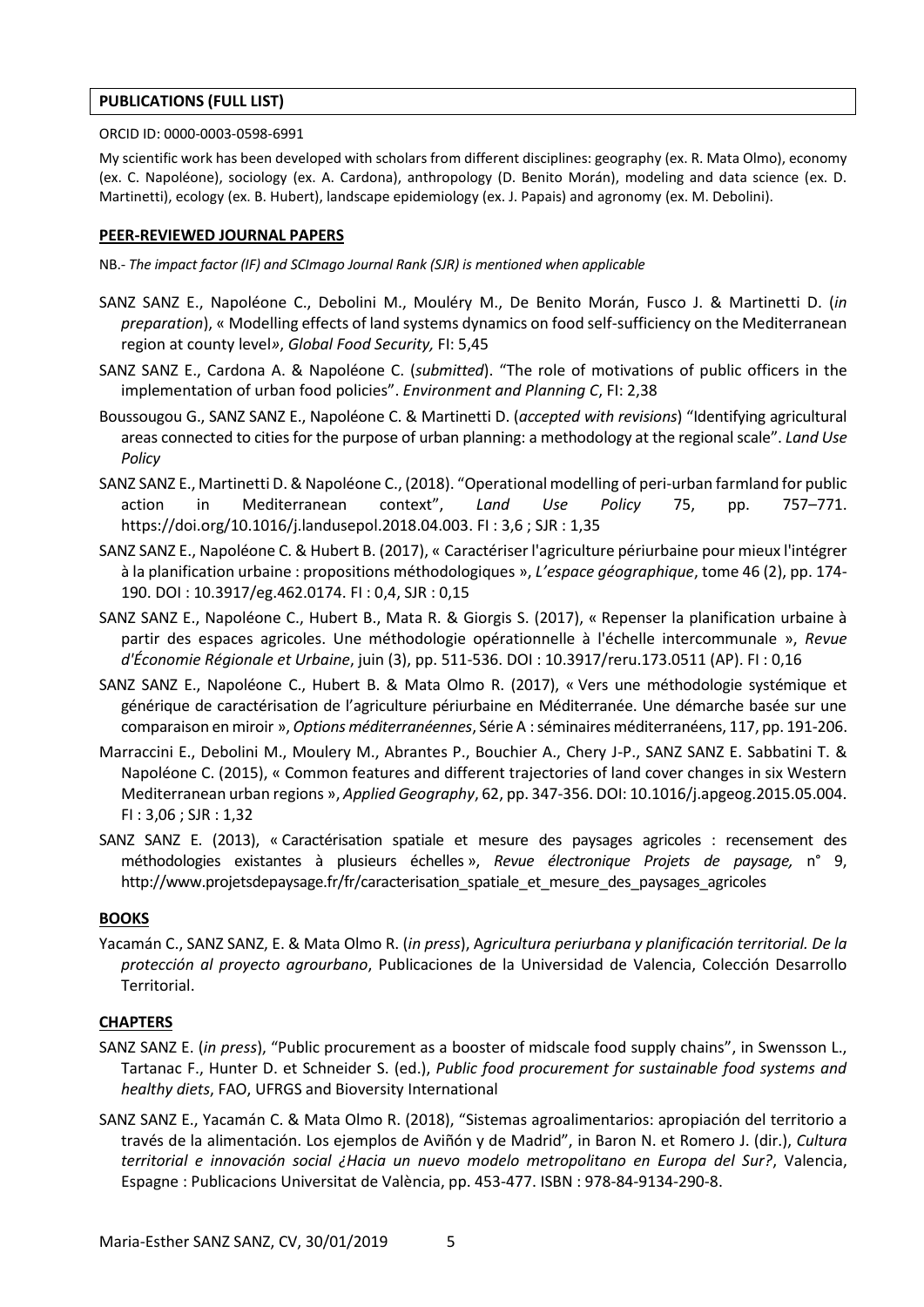- SANZ SANZ E., Napoléone C., & Hubert B. (2016), « Peri-urban farmland characterisation: a methodological proposal for urban planning », in R. Roggema (ed.), *Sustainable Urban Agriculture and Food Planning*, Oxon, UK: Routledge, pp. 73-89. ISBN : 978-1-138-18308-7. https://doi.org/10.4324/9781315646039
- Napoléone C., & SANZ SANZ E. (2013), « Intégrer les espaces naturels et agricoles dans la planification urbaine. Une démarche basée sur la caractérisation et la quantification spatiales du territoire et des paysages », in V. Bradel (dir.), *Urbanités et Biodiversité*, Publications de l'université de Saint-Etienne, pp. 185-201. ISBN : 978-2-86272-657-1.

## **INTERNATIONAL COLLOQUIUM PROCEEDINGS**

- De Benito Morán, SANZ SANZ E., Moreno Pérez O., Simón Rojo M. & Yacamán Ochoa C., "Enabling and constraining drivers of local food systems: a comparative study in Mediterranean countries" (*accepted with revisions*), in *Proceedings of the 14th European IFSA Symposium. Farming Systems Facing Climate Change and Resource Challenges*. 23-26/03/2020. MED - Mediterranean Institute for Agriculture, Environment and Development, Évora (Portugal).
- SANZ SANZ E. (2018), "Assessing food balance of Mediterranean city-regions. A multi-level methodology to highlight interactions between land system and food systems", in *Proceedings of the 13th European IFSA Symposium. Farming Systems: Facing Uncertainties and Enhancing Opportunities*. 1-5/07/2018. Mediterranean Agronomic Institute of Chania CIHEAM – MAICH, Crète (Greece), [http://www.ifsa2018.gr/uploads/attachments/101/Theme2\\_Sanz\\_Sanz.pdf.](http://www.ifsa2018.gr/uploads/attachments/101/Theme2_Sanz_Sanz.pdf)
- SANZ SANZ E. & Martinetti D. (2017), «Metodología de caracterización de la agricultura periurbana. Aplicaciones para la planificación de la alimentación del área metropolitana de Madrid", in F. Allende Alvarez et al (ed.), *Naturaleza, territorio y ciudad en un mundo global*, Proceedings of the XXV Congreso de la Asociación de Geógrafos Españoles des 25-27/10/2017, Madrid (España): Ediciones de la Universidad Autónoma de Madrid, pp. 1420-1429. https://doi.org/10.15366/ntc.2017.
- SANZ SANZ E., Napoléone C. & Hubert B. (2014), « Peri-urban agriculture: spatially characterisation for urban planning», in Rogema, R. & Keeffe, G. (eds), *Finding Spaces for Productive Cities*. Proceedings of the 6th AESOP Sustainable Food Planning Conference. 5-7/11/2014, Leeurwarden (The Netherlands): VHL University Press, Velp, pp. 249-264. ISBN 9789082245127.

## **INTERNATIONAL COMMUNICATIONS**

- SANZ SANZ E., Cardona A. & Napoléone C. (2019), "The role of motivations in the implementation of urban food policies. Insights from Avignon local food procurement" *Royal Geographical Society - IBG Annual International Conference*, 28/08/2019, London.
- SANZ SANZ E., Cardona A. & Napoléone C. (2019), "Public procurement as a booster of midscale food supply chains. Insights from the French peri-urban Avignon" *Royal Geographical Society - IBG Annual International Conference*, 30/08/2019, London.
- SANZ SANZ E., Moulery M., Napoléone C., De Benito C., Filippini R., Yacaman C. & Arfa L. (2019), "Effects of land systems dynamics on local food systems: Insights from seven Mediterranean local case-studies. Exploratory outcomes at city-regions level (NUTS 3)", *10th IALE World Congress,* 04/07/2019, Milano.
- SANZ SANZ E. (2019), "The huerta and the historic irrigation system of the Madrid fertile lowlands "Comarca de Las Vegas. Insights and outlooks for managing agriculture heritage as a tool for urban sustainable planning", *Urban Agricultural Heritage – and the Shaping of Future Cities Conference*, Volkswagen Foundation, Hanover (Allemagne), 6-8/05/2019.
- SANZ SANZ, E., Napoléone C, De Benito C., Moulery M., Fusco J., Martinetti D. & Goussougou G. (2019), " Assessing food sufficiency of city-regions : A multi-level methodology to highlight interactions between Mediterranean land systems and local food systems. Exploratory outcomes at regional level (NUTS-2)", *4th Open Science Meeting of the Global Land Programme*, 25/04/2019, Bern (Suisse).
- SANZ SANZ E., Yacaman C. & Mata Olmo R. (2018), "Sistemas agroalimentarios: apropiación del territorio a través de la alimentación. Los ejemplos de Aviñón y de Madrid", *Colloque International Culture territoriale, innovation sociale et réorientation des modèles urbains à Valence et en Europe du Sud*. Session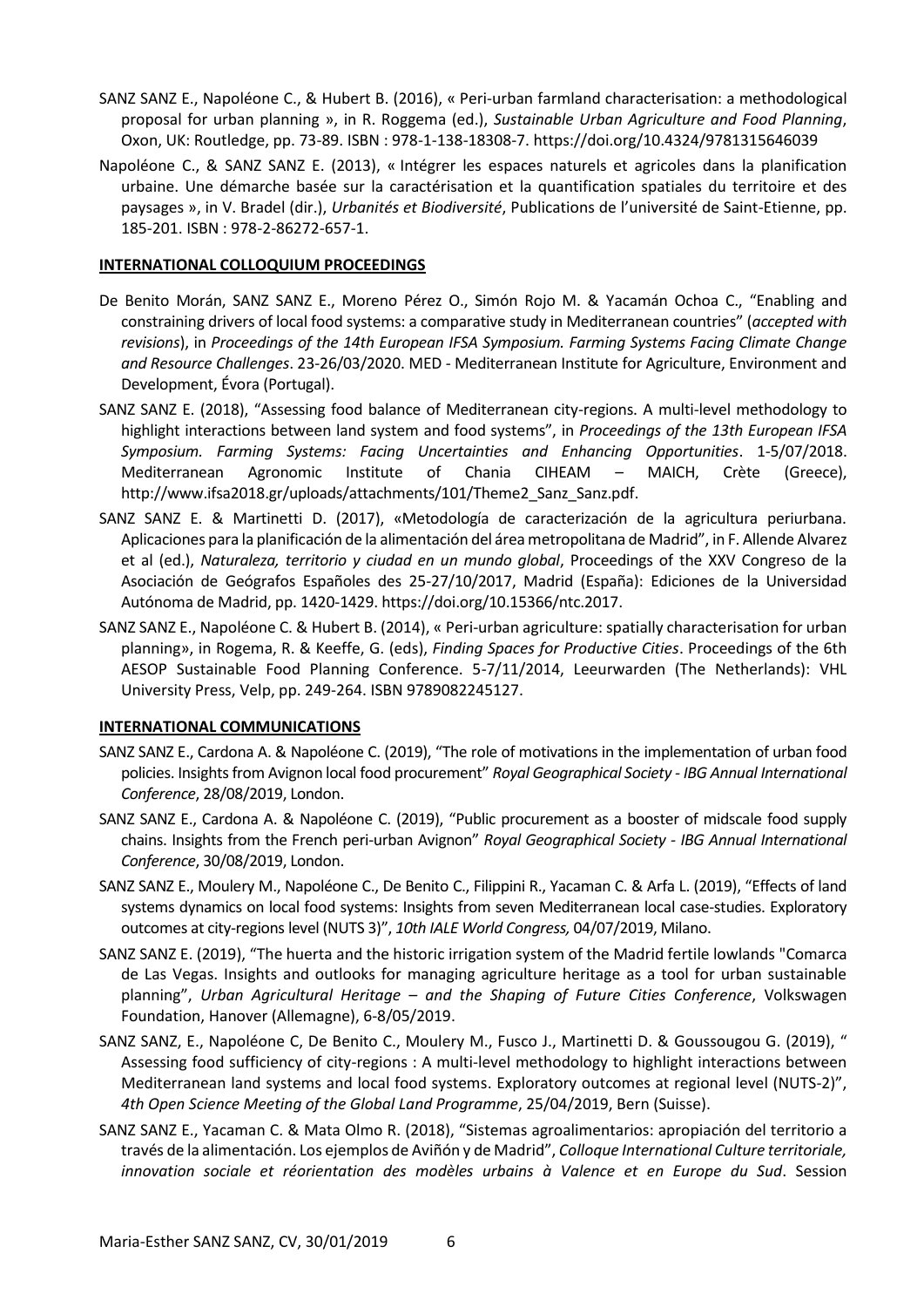*Dynamiques politiques aux marges métropolitaines. Programme MESCRIM de la* Casa de Velázquez, Université de Valencia, 01/06/2018.

- SANZ SANZ E., Martinetti D. & Napoléone C. (2017), « Operational modelling of peri-urban farmland for food planning in Mediterranean region", *8th Annual Conference of the AESOP Sustainable Food Planning group*. 15/11/2017. Coventry (United Kingdom): Coventry University Technocentre, Book of abstracts, p. 124. [https://aesopsfp.files.wordpress.com/2017/02/aesop-book-of-abstracts-programme.pdf.](https://aesopsfp.files.wordpress.com/2017/02/aesop-book-of-abstracts-programme.pdf)
- SANZ SANZ E. (2016), « Peri-Urban Agriculture Spatial Units (USAPU). A methodological proposal to characterize agriculture in urban planning », in *AgroMed International Conference*, Avignon, 01/12/16, [https://agromed2016.files.wordpress.com/2016/11/05\\_agromed2016\\_extabstract\\_sanzsanz\\_def.pdf](https://agromed2016.files.wordpress.com/2016/11/05_agromed2016_extabstract_sanzsanz_def.pdf)
- SANZ SANZ E. (2015), « Characterizing peri-urban farming: Towards operational variables», dans *2nd International Conference on Agriculture in an Urbanizing Society - Reconnecting Agriculture and Food Chains to Societal Needs*, Roma, 14-17/09/2015.
- SANZ SANZ E., Hubert B., Mata R. & Napoléone C. (2015), « Caractérisation des espaces agricoles périurbains. Vers une méthodologie opérationnelle pour la planification territoriale ». *52ème colloque de l'Association de Science Régionale en Langue Française*, Montpellier, 7-9/07/2015.
- SANZ SANZ E. & Napoléone C, (2015), « Agriculture productive et urbanisation. De l'analyse des liens à l'outil de régulation ». *Colloque international sur l'agriculture périurbaine : impacts du fait urbain, stratégies et jeux d'acteurs*, Oum El Bouaghi (Algérie), 15-16/04/2015.
- SANZ SANZ E. (2014), « Integrating agricultural issues in urban planning by the means of landscape metrics », *3rd International Science and Policy Conference on the Resilience of Social & Ecological Systems*. Montpellier, 4-8/05/2014.<https://resilience2014.sciencesconf.org/25126/document>
- SANZ SANZ E. & Napoléone C. (2014), « L'agriculture productive en frange urbaine : caractérisation spatiale et métrique. Une proposition méthodologique ». *Colloque Paysages des franges urbaines : décrire, habiter, gouverner*. Narbonne (France), 5-7 /11/2014.
- Mouléry M., SANZ SANZ E. & Napoléone C. (2014), « Land uses change around urban sprawl: comparison with remote sensing and landscape analysis between France and Spain. Avignon – Madrid (1985 - 2011) ». *2nd Global Land Projet Open Science Meeting*. Humboldt University Berlin, 19-21/03/ 2014.
- SANZ SANZ E., & Napoléone C. (2013), « Revisiting urban planning to integrate agricultural issues by means of landscape metrics: a methological proposal», in Arnal C, Perrin C: *Book of Abstracts AESOP 5th Conference on Sustainable Urban Planning*. 28-29/10/2013, Montpellier (France), p. 92.
- Marraccini E., Debolini M., Moulery M., Abrantes P., Sabbatini T, Chery J-P., Bouchier A., SANZ SANZ E. & Napoléone C. (2013), « Are there common features in land cover and pattern changes in Mediterranean peri-urban areas? ». *IALE Changing European Landscapes*. Manchester (UK), 9-12/09/2013.
- SANZ SANZ E., Napoléone C. & Hubert B. (2013), « Revisiting urban planning to integrate multifunctional agriculture policies by the means of landscape metrics and indices: a methodological proposal ». *AESOP-ACSP 5th Joint Congress* - *Planning for resilient cities and regions*. 15-19/07/2013, Dublin (Ireland). eBook of abstracts, pp. 1160. <http://aesop-acspdublin2013.com/uploads/files/> AESOP-ACSP%20Congress%20Book%20of%20Abstracts.pdf .

## **OTHERS RECENT PUBLICATIONS AND COMMUNICATIONS**

- SANZ SANZ E., Cardona A. & Napoléone C. (2019), « Public procurement as a catalyst for promoting "agriculture of the middle" and increasing urban food sufficiency», *International seminar Urban Food Sufficiency*, Lycée Agricole Pétrarque, Avignon, 26/09/2019.
- SANZ SANZ E. & Napoléone C. (2019), « Beyond public food procurement: enabling and constraining factors to deepen and broaden Mediterranean urban food sufficiency», *International seminar Urban Food Sufficiency*, Lycée Agricole Pétrarque, Avignon, 27/09/2019.
- SANZ SANZ E. (2017), « Systèmes de production agricole face à la demande urbaine : une approche territoriale à partir des cantines scolaires ». *Meeting of the group GT1 «Performances» du RMT Alimentation Locale*. INRA, Paris, 30/11/2017.